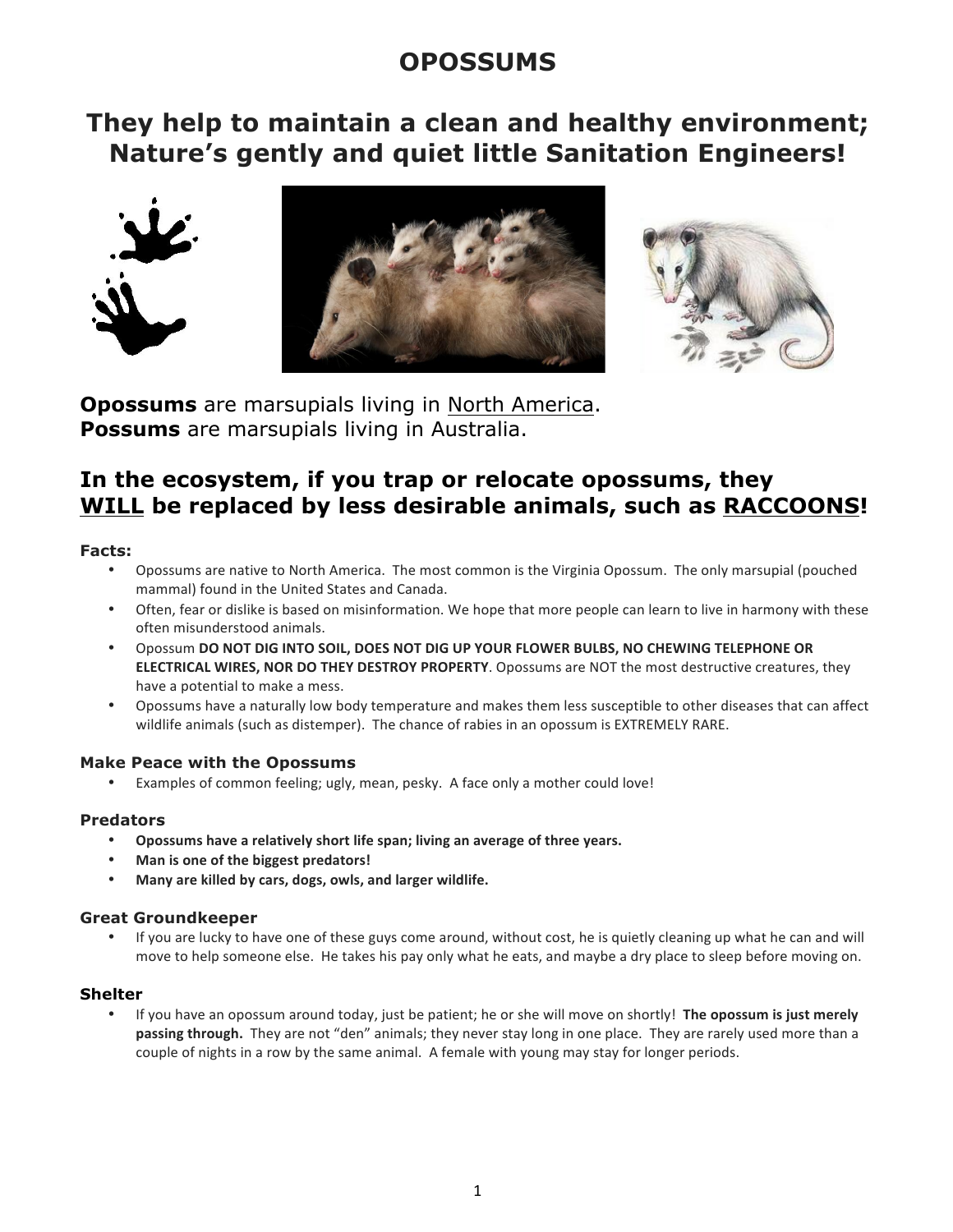## **Behavior**

- Adults cannot hang from their tails. They do have prehensile tails which they use to help grip and balance when climbing trees.
- Opossums CANNOT JUMP or RUN; they walk very fast.
- If one Opossum sees another, it will walk the other way, so as not to compete for available food sources.

## **Natural Environment**

- Opossums are nocturnal; they are awake at night and sleep during the day. They spend nights searching for food.
- They do not hibernate; opossums do slow down during the winter. They live in burrows that they fill with dry leaves or even shredded paper, and fat reserves help keep them warm. In the summer, they will lick themselves and cover their fur in spit to keep cool.

#### **Survival Rate is Low**

- Opossums of all ages are subject to predation by dogs, cats, coyotes, bobcats, hawks, and owls. The younger they are, the more vulnerable they are. We have all seen an opossum killed along roadside. Although the adult may be injured or even killed by a car, if it has babies, many of the babies may be saved by getting them quickly to a rehabilitator. In any setting, they very rarely live to see their third year.
- Opossums cannot bulk up with fat like raccoons, so they are in danger of freezing when temperatures are below 19 degrees Fahrenheit.

#### **Rehabilitator in your area**

- Contact a wildlife rehabilitator for advice on how to proceed on Sick, Injured, or Orphaned Wildlife.
- **http://web.extension.illinois.edu/wildlife/injured.cfm**
- Cook County Contact List, see below, Internet Resources.

## **Diet / Natural Pest Control**

- Opossums are scavengers. They move from place to place in search of good food sources and a comfy place to sleep.
- They are omnivores; eat both vegetation and meat. In the wild, they eat grass, nuts, fruit, mice, chickens, wild birds, insects (including roaches), worms, snails, slugs, crickets, beetles, ticks, and snakes (including venomous ones). In the city, they will eat garbage and roadkill, catches and eats rats, all of which is helpful to keep diseases at bay. They are beneficial for helping to control the overpopulation of snakes, rodents, and insects.
- Opossums act like little vacuum cleaners when it comes to ticks, including those that spread Lyme disease.

## **Lyme Disease**

- By fracturing habitats and disrupting ecosystems, humans have allowed the ticks that feed on wild mice to flourish and these intrusions are coming back to bite us. But in places where predators are scarce, the ticks run wild.
- A single opossum might kill an astonishing 4,000 ticks in a week.

## **Problem and Solutions**

- Feeding animals is NOT an act kindness. DO NOT feed any wildlife. This will lead to undesirable situations. Feeding wildlife causes animals to lose their fear for humans and other animals.
- Secure under decks and chimneys.
- Trim tree limbs to prevent roof access.
- If the Opossum moves into your attic space, he can be easily convinced to move along.

## **Natural Defenses**

When threatened, opossums run, growl, belch, urinate, and defecate. When they "play possum", and act as if they are dead, actually, the opossum has an involuntary comatose-like state induced by extreme fear (so basically, they faint). The body is limp or stiff, they roll over, close their eyes (or stare off into space), its front feet form into balls, bare their teeth, and drool runs out of its mouth or foams and a foul-smelling fluid is secreted from glands. This state can last from several minutes to several hours. Once the danger has passed, and the opossum "comes to" again and goes on his way. An effective deterrent to predators looking for a hot meal.

#### **Sounds**

- Opossums are almost silent.
- When cornered or attacked, they will growl and hiss. They will bear their teeth and snap, almost all of which is a bluff.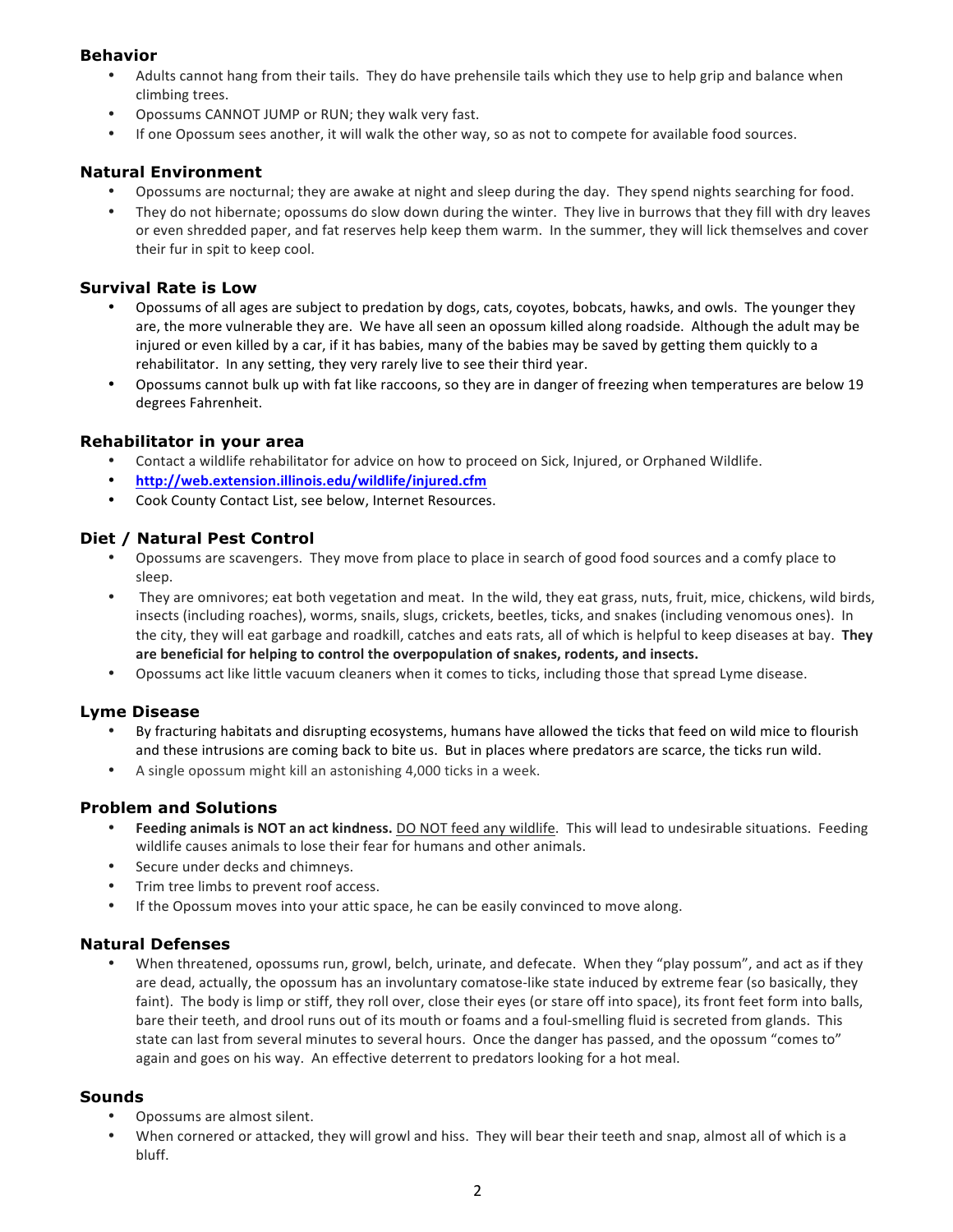## **Pets**

- **In general, opossums are docile, NON-AGGRESSIVE animals and WILL NOT ATTACK YOUR PETS.**
- It is more likely that a dog will injure or kill an opossum. A cat may attack and kill young opossum (same size as a rat). Adult opossums and cats seem to have a mutual respect and leave each other alone.

## **Do Not**

- Do not use harmful chemicals/poisons to kill opossums as they might be banned in your country or could negatively affect other more desirable wildlife.
- Check the local laws before using the remedies to trap and kill the opossums.
- The Illinois law does not allow trapping and relocating of opossums to any public place (i.e. forest preserves, parks, etc.).
- Trapping and relocating animals several miles away may seem like an acceptable resolution to a wildlife conflict, but it actually creates more problems. Relocated animals are released in an unfamiliar environment with unknown predators, unknown food and water sources, and unknown shelter. Studies give less than a 50% chance of survival to relocated animals.
- In addition, the space in the ecosystem vacated by the trapped and relocated animals will quickly be filled by another opossum or maybe an even less-desirable animal, like raccoons!!!